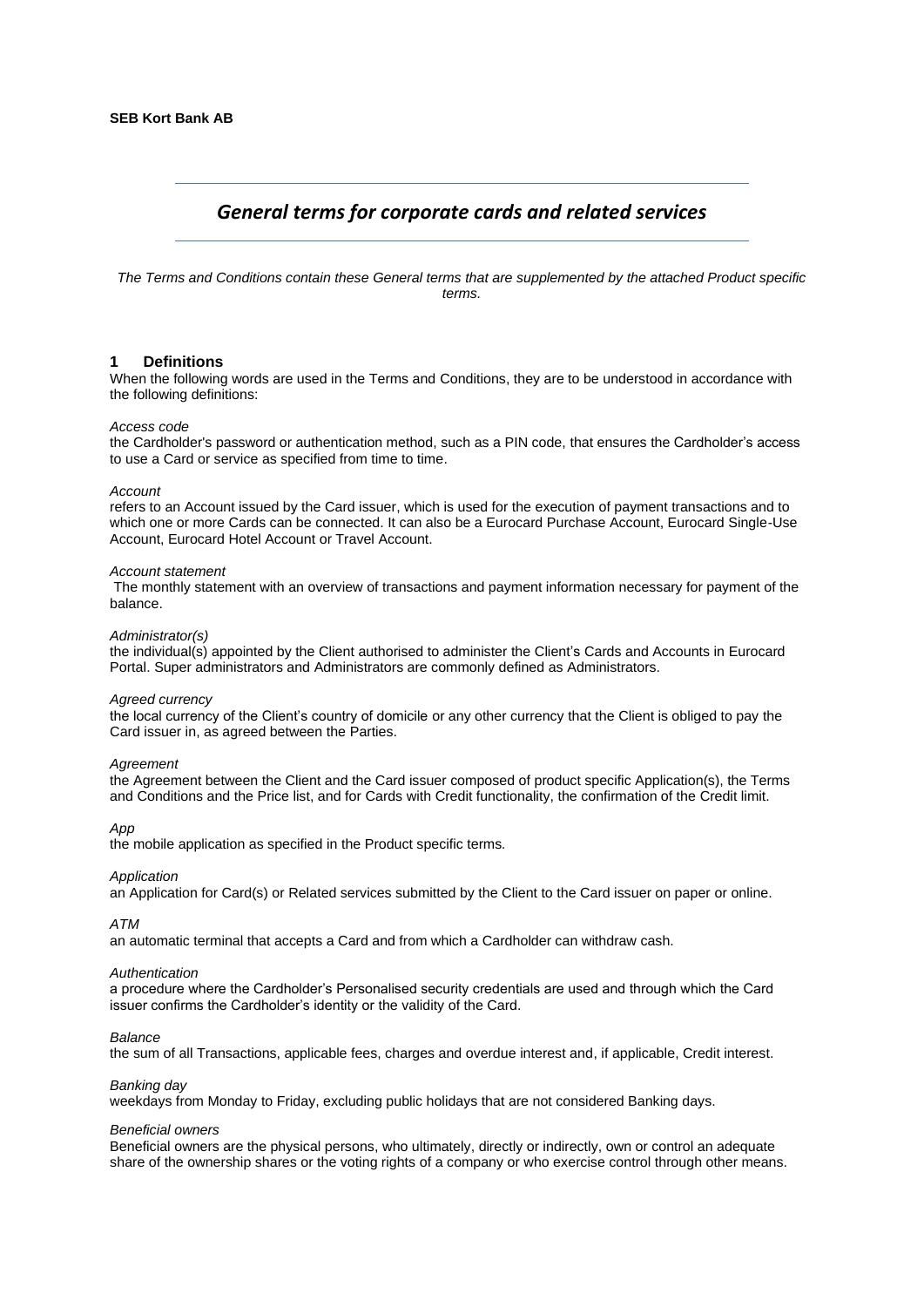# *BNPL*

the Book Now Pay Later (BNPL) optional functionality.

#### *Card*

a **corporate card**, either virtual or physical, issued by SEB Kort for which payment the Client is liable, and which the Cardholder uses to purchase goods or services for **business expenses** on behalf of the Client. The Card is issued to a Cardholder.

# *Card account*

the account where debit and credit Transactions connected to the Card are listed.

#### *Cardholder*

an employee, consultant or board member of the Client to whom the Card issuer has issued a Card on behalf of the Client.

#### *Card information*

the card number, or a fictitious card number, e.g. as when added to a digital wallet, that replaces the original card number, Access code, expiry date and the CVC number (i.e. the three-digit series of number found on the back of a Card).

#### *Card issuer*

SEB Kort Bank AB, Company reg. no. 556574-6624, SE-106 40 Stockholm, including its branches:

SEB Kort Bank AB, Denmark, branch of SEB Kort Bank AB (Company reg. no. 25804759, Bernstorffsgade 50,1577 København V, Denmark, Postboks 351, 0900 København C);

SEB Kort Bank AB, Helsinki Branch (Company reg. no. 1597729-5, PO Box 1085, FI-00101 Helsinki); and

SEB Kort Bank AB, Oslofilialen (Company reg. no 982793386, Postboks 1373 Vika, 0114 Oslo, Norway).

#### *Claim*

a notification of an unauthorised, unpaid or incorrectly paid Transaction.

*Client*

a legal person (e.g. a company) which has entered into an Agreement with the Card issuer.

#### *Contactless payment*

a payment transaction by using the card's built-in transmitter without inserting or swiping the Card in a terminal.

#### *Credit facility*

a credit allocated to the Card that is made available to the Client and where the monthly repayment can be made in instalments, unless otherwise stated in the Terms and Conditions.

#### *Credit interest*

(only applicable for Cards with Credit facility) the interest rate charged for the use of the Credit facility as specified in the Product specific terms. The Credit interest is calculated according to actual interest days using 365 as the divisor.

#### *Credit limit*

(only applicable for Cards with Credit facility) the agreed upper limit for the Credit facility. The Credit limit is not the same as the purchase limit, unless otherwise stated by the Card Issuer.

#### *Digital receipts*

an electronic receipt, either a digitally saved receipt manually uploaded by the Cardholder, or an electronic file automatically transferred to the Client as part of the optional Smart Receipt, that can be connected to a Card transaction.

#### *Expense management solutions*

optional digital tools enabling the Client to keep track of expenses and report expenses via the App and pair a Transaction with a receipt.

#### *Expense management system provider*

the Client's system for management of expenses that are provided by a third party.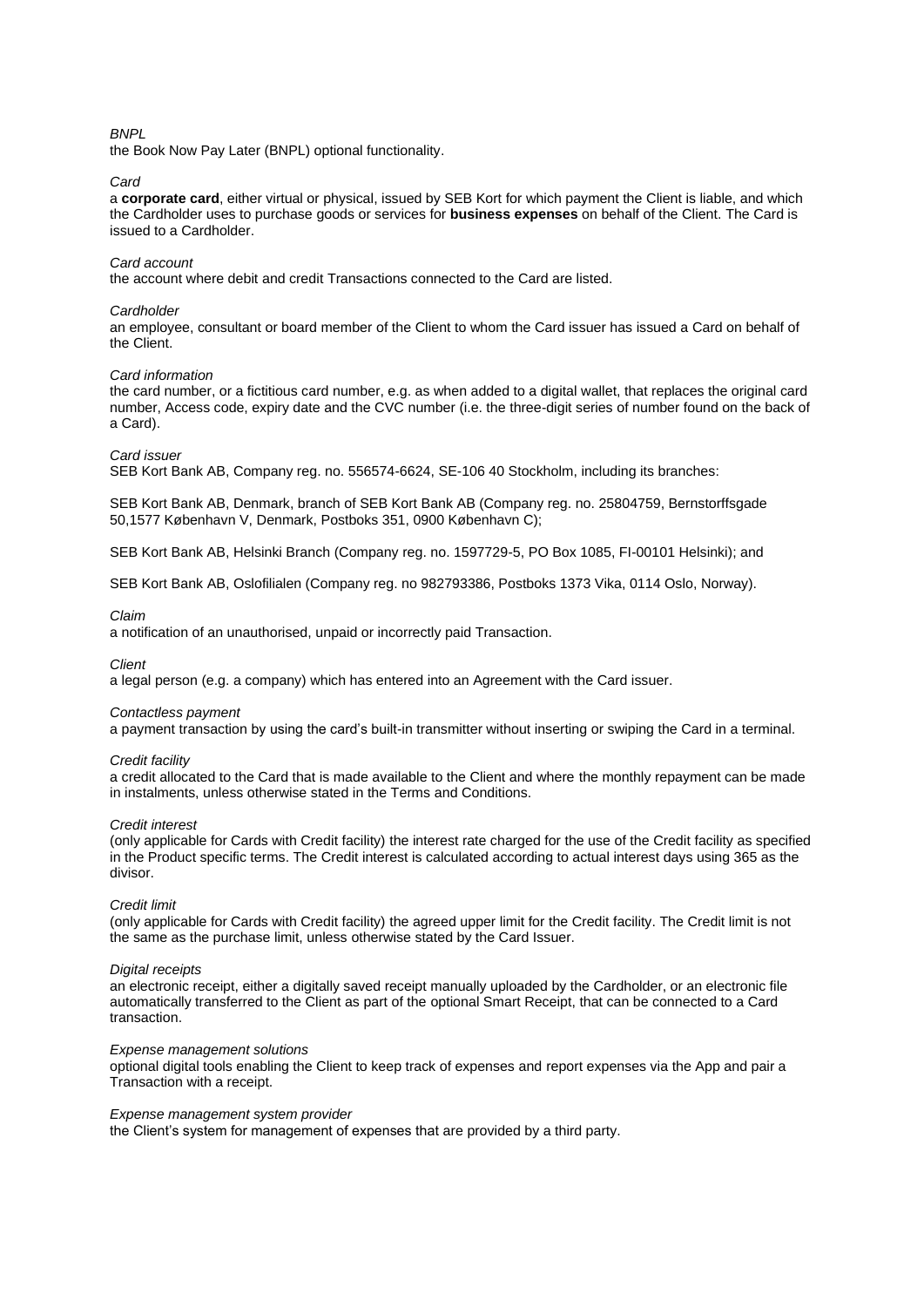#### *General terms*

these General terms for corporate cards and Related services, as published on the Website and updated from time to time.

#### *Login credentials*

credentials used to access the online environment or to confirm online purchases, such as Access code or Personalised security credentials.

#### *Mastercard Identity Check*

an authentication program that is used to confirm purchases if the merchant participates in the Mastercard Identity Check program.

#### *Minimum instalment*

(only applicable for Cards with Credit facility) an agreed minimum monthly amortization amount of the Balance, determined either per Client (i.e. covering all cards issued to the Client) or per Card, containing the amortization of the credit, Credit interest and possible fees.

## *Mobile unit*

a mobile phone, tablet, watch or any other device with internet access.

#### *Eurocard Portal*

an online tool for the administration of Cards and Accounts through which the Client can view, apply for and close Cards and Accounts. The Eurocard Portal can also be used to access all Account statements pertaining to the Client's Cards, view individual Transactions for an Account statement, view non-billed Transactions that have been charged after the most recent invoicing date and view interest on overdue payments, fees for late payments and other fees. The Client may also apply for Optional modules.

## *Eurocard Portal authentication*

authentication of the Administrator for access to the Eurocard Portal.

#### *Optional modules*

optional features that the Client can apply for to be used within the Eurocard Portal, listed in sectio[n 15.](#page-11-0) All modules may not be available in all markets.

*Payee* 

a merchant or service provider that accepts Card payments.

## *Payment order*

a Transaction made with the Card and approved by the Cardholder in accordance with section [7.1.](#page-7-0)

## *PCI DSS*

Payment Card Industry Data Security Standard intended to optimize the security of credit, debit and cash card Transactions and protect Cardholders against misuse of their personal information.

## *Personalised security credentials*

personalised features provided or approved by the Card issuer for the purposes of Authentication of the Cardholder, e.g. Access code or biometric data such as fingerprint, face or iris scanning.

*PIN code*

the Cardholder's 4-digit personal code linked to the Card.

## *Politically Exposed Persons (PEP)*

persons who hold or have held a special public position of trust and such persons' immediate family.

## *Price list*

the Price lists published on the Website and updated from time to time.

## *Product specific terms*

terms that regulate product specific conditions pertaining to the Card or Related services published on the Website and updated from time to time.

## *Recurring payment*

a payment for goods or services regularly charged to a Card as agreed by the Cardholder and the Payee, in which each charge is a separate Transaction.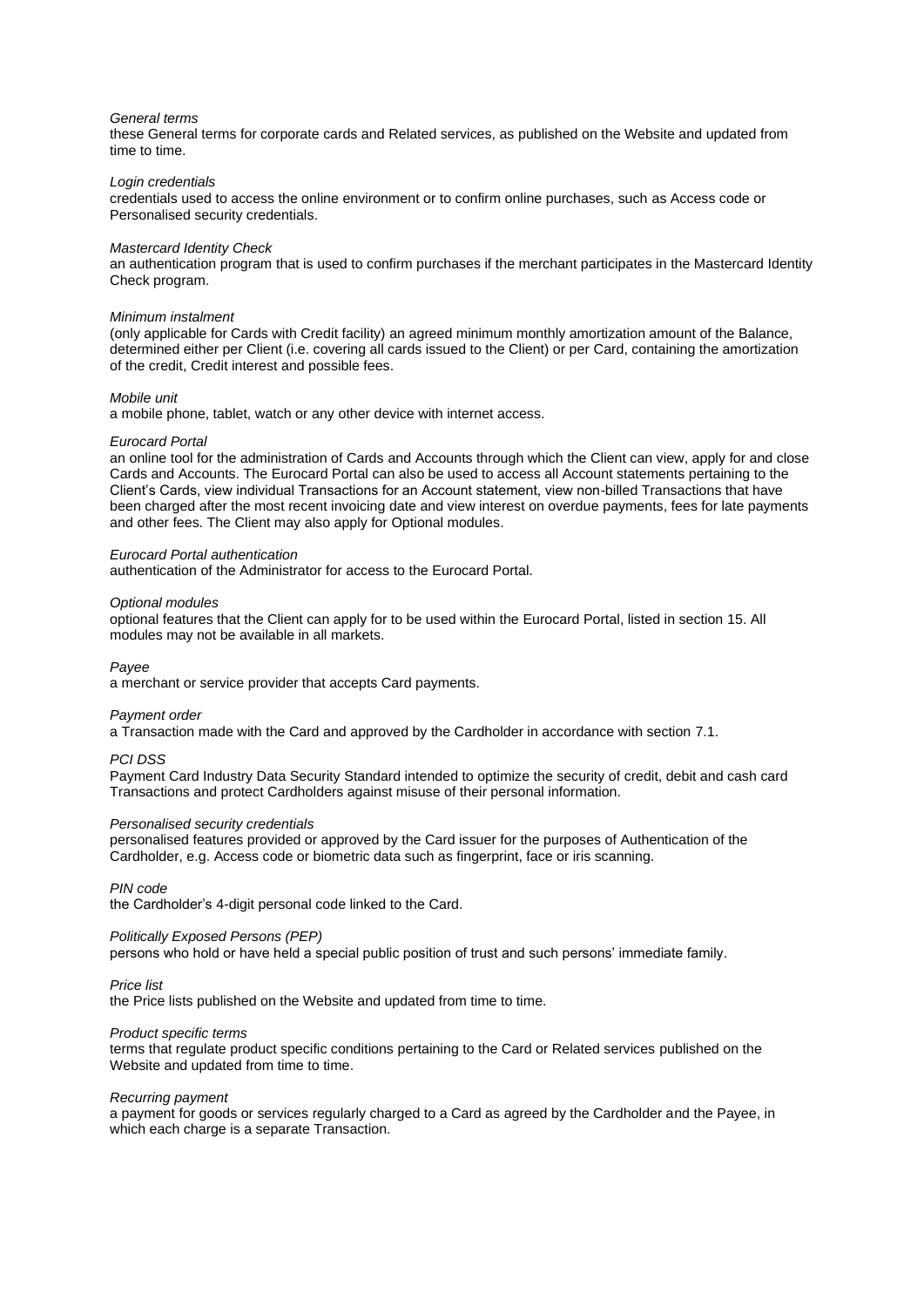## *Related services*

services connected or added to the use of the Card, available to the Client following a separate Application; e.g. Expense management solutions, Eurocard Portal, BNPL or Digital Receipts.

## *Smart receipts*

an optional functionality enabling the Client to automatically connect Digital receipts with Transactions and receive file delivery to the Client's designated Expense management system provider.

#### *Super administrator*

the individual(s) appointed by the Client who are responsible for the Client's use of Eurocard Portal and the Card issuer's contact person(s), with access to all functions and modules that the Client has been granted access to, and with access to all Cards and Accounts connected to the Client in Eurocard Portal.

#### *Terms and Conditions*

these General terms, together with the Product specific terms, published on the Website and updated from time to time.

#### *Transaction*

a purchase, cash withdrawal or Recurring payment, which is made using a Card.

#### *Unauthorised transaction*

a Transaction that the Cardholder has not approved.

#### *Website*

the Website for each product as specified in the Product specific terms.

## **2 Agreement**

# **2.1 Entry into force of the Agreement**

The Agreement enters into force when the Card issuer approves the first Application sent by the Client. The term and termination of the Agreement is regulated in section [20.](#page-13-0)

## **2.2 Parties to the Agreement**

The parties to the Agreement are the Card issuer and the Client.

## **2.3 The Client's liability for the Cardholders' and Administrators' actions**

The Client shall make the Terms and Conditions available to the Cardholders and Administrators and ensure that they comply with them. The Client is liable for the Cardholders' and Administrators' use of the Card, of Eurocard Portal, and Related services, and for their actions and omissions. The Client is also liable for damages occurring through negligent management of the Eurocard Portal, also in the event of illegal intrusion through so-called hacking of the Client's network whereby outside parties gain access to the Eurocard Portal and thereby cause damages to the Card issuer.

## **2.4 Availability**

The General terms, the Product Specific terms and the Price list are published on the Website and updated from time to time.

# **3 Application**

The Client applies for a Card or Related service by submitting an Application. If applicable, the intended Cardholder shall also sign the Application. The Card issuer shall assess the Client's Application and check the Client's credit information. The Card issuer may, following the assessment and at its discretion, issue the Card(s) or Related service. The Card issuer has the right to decline an Application without giving a reason. The Client will be notified of a decline in accordance with sectio[n 18](#page-12-0) (Information exchange and notifications).

# **4 Card features and functionality**

# **4.1 Payment liability**

The Client is liable for all Transactions made with the Card(s).

## **4.2 Validity and replacement of the Card**

The Card is personal and marked with the Cardholder's name and, if applicable, with the Cardholder's signature. The Card is valid for the term indicated on the Card but only as long as the Agreement is in force. The Card issuer will send a new Card automatically before the Card's expiry date.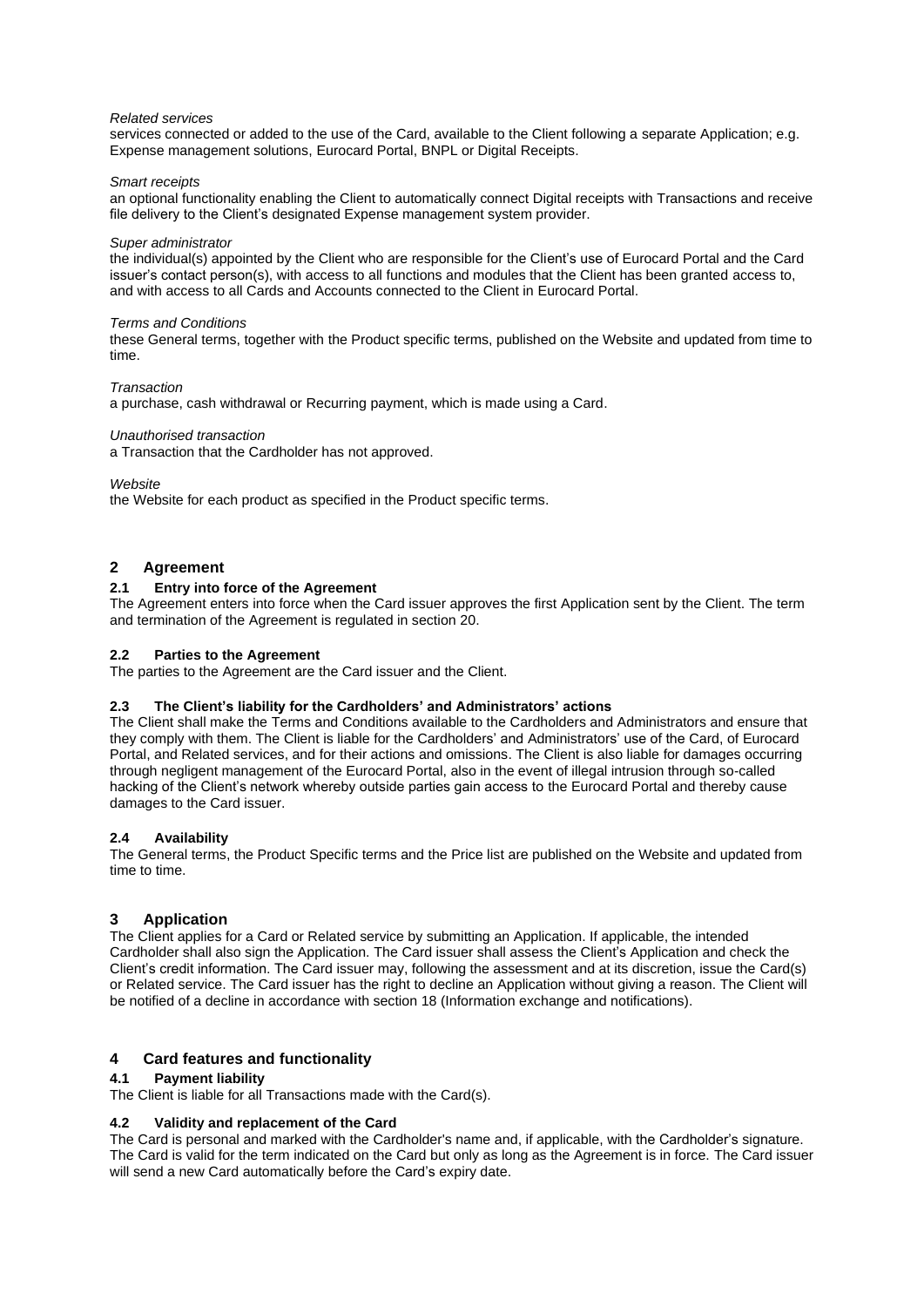The Card issuer may at any time notify that the Card needs to be replaced, after which the Card cannot be used. The Client and/or Cardholders will receive a new Card as soon as possible.

# **4.3 Card account information services**

The Client shall have the right to make use of services enabling account information service providers' access to Card account information. The Card issuer can refuse such access to Card account information in case of suspected fraud or unauthorised access. The Client will be informed about the denied access and reasons therefore as soon as possible, unless the providing of such information would be contrary to applicable legislation or for security reasons.

## **4.4 Limits of the Card**

There is no pre-set spending limit on the Cards unless otherwise stated in the Product specific terms. The flexible limit module in Eurocard Portal (see section [15.1\)](#page-11-1) allows the Client to limit the use of its Cards. The Client shall ensure that Cardholders are informed about any limitations of the Cards.

# **4.5 Security limit**

The Card issuer can set a security limit for the Cards in order to ensure the Client's safety. The Client should therefore contact the Card issuer when unusually large Transactions are to be charged to a Card.

# **4.6 Using the Card**

The Card shall be used only for the payment of the Client's **business expenses**. The Cardholder can use the Card in situations where the physical Card is required, e.g. in using manned or unmanned terminals or in making cash withdrawals from ATMs. The Card may also be used in situations where only the Card information is requested, e.g. for online purchases. The Cardholder shall place a Payment order by approving a Transaction as set forth in section [7.1.](#page-7-0)

# **4.7 Change of PIN code**

The Cardholder may change the PIN code in an ATM, if such feature is enabled by the ATM, or by contacting the Card issuer.

# **4.8 Contactless payment**

The Cardholder may use the Contactless payment feature and pay without providing the PIN code. The limit for Contactless payments can be changed from time to time and may vary depending on the country. If the Transaction amount exceeds the applicable contactless limit, the Cardholder shall authorise it with the PIN code or Personalised security credentials.

An approval is given to a Transaction during a Contactless payment by holding a Card or a Mobile unit against a payment terminal that allows Contactless payments with Personalised security credentials. An additional approval is not required (e.g. with PIN code) for certain types of Contactless payments with lower amounts, more information can be found on the Website.

# **4.9 Prohibited use of the Card**

The Card, Card information and Personalised security credentials are Cardholder specific and personal and may not be disclosed to another person, nor may another person than the Cardholder use them.

The Card and Card information may not be used:

- a) to acquire products or services, if the purchase of these is contrary to applicable legislation;
- b) to pay for purchases for the Cardholder's private use;
- c) if the Client and/or Cardholder has breached the Agreement;
- d) if the Card or Card information has been reported lost or stolen;
- e) if the Card has expired;
- f) if the use of the Card has been suspended; or
- g) if the Agreement has been terminated or cancelled.

The Client shall inform the Cardholders if they are no longer allowed to use the Card.

## Denmark:

The Card may not be used to purchase binary options or cryptocurrencies.

# <span id="page-4-0"></span>**4.10 Handling of the Card and Card information**

The Client shall make sure that the Cardholder shall:

- a) destroy any old Card upon receipt of a new Card;
- b) immediately destroy any message containing an Access code or other Card information;
- c) ensure that the Access code is not the Cardholder's identity number, card number, telephone number or equivalent;
- d) not disclose the Access code, other Card information or the Personalised security credentials to a third party;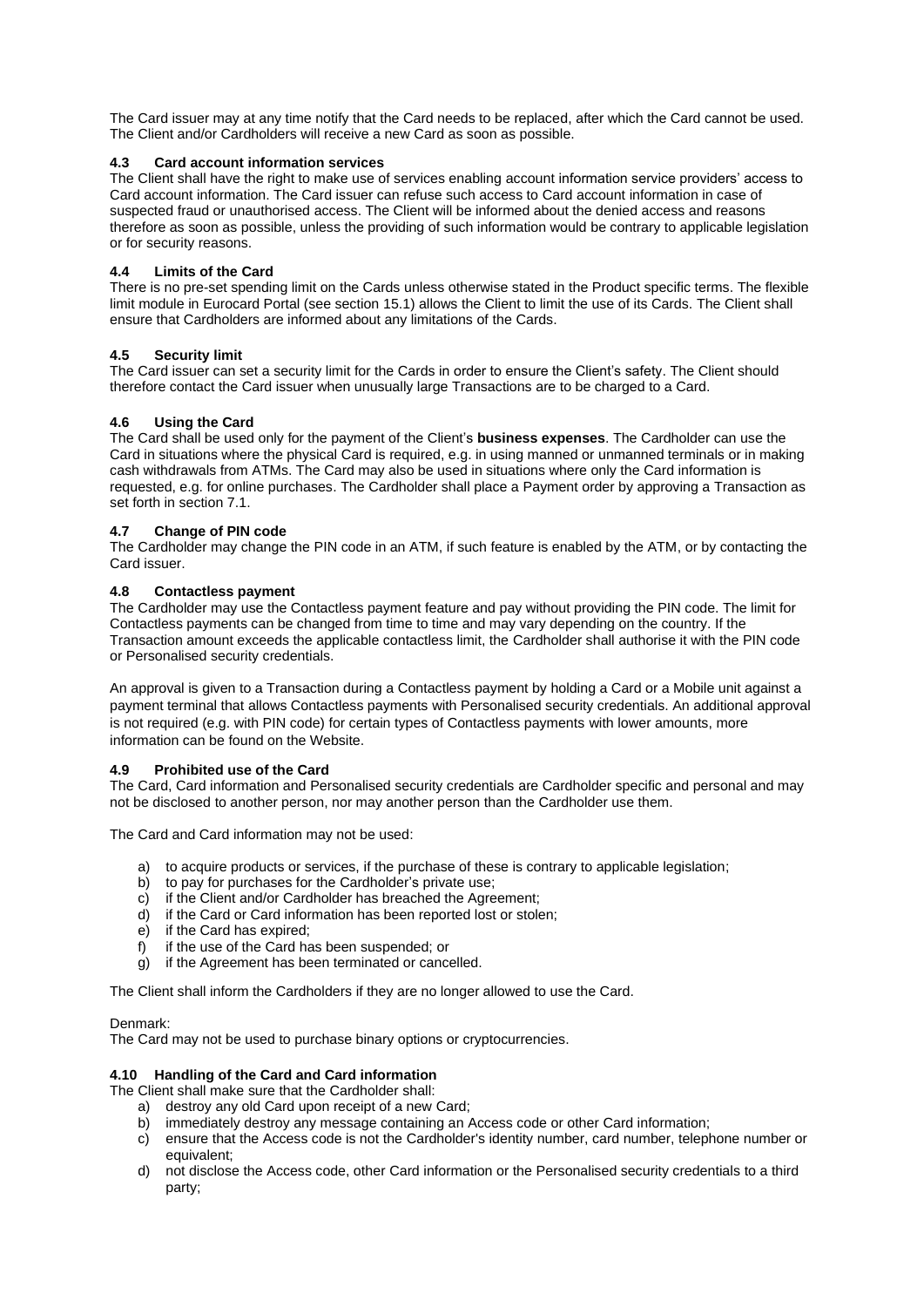- e) make a note of the Access code, other Card information or the Personalised security credentials only in such way that no outside party can discover that it is an Access code or other Card information;
- f) not mark the Access code on the Card or store the Access code in the same place as the Card; g) comply with the Agreement including the Terms and Conditions and any other information or notifications
- regarding the Agreement or the use of the Card or Card Information that the Card issuer has provided; h) destroy the Card and Card information when the Agreement is terminated or cancelled, or the use of the Card has been suspended;
- i) as soon as in receipt of them, store and handle the Card, Card information and Personalised security credentials with care so that nobody else can use them. For instance, a Card, Card information and Personalised security credentials must not be left unattended in a hotel room, vehicle, bag, coat pocket or similar location. A Card, Card information and Personalised security credentials must be carefully looked after in public places that are considered to carry a particularly high risk of theft. Such places that require special attention include restaurants, nightclubs, shops, waiting rooms, dressing rooms, public transport, beaches and market squares;
- j) if applicable, sign the signature panel on the Card; and
- k) if the Card information is stored on a Mobile unit, such unit must be kept under control and supervision. The Cardholder must take all reasonable measures to protect the Mobile unit and the Card information by using applicable safety precautions such as lock screen password. The Client shall ensure that unauthorised persons do not have access to make Transactions with Card information stored in the Mobile unit.
- l) The Cardholder shall be aware of security features available and observe special vigilance when entering Card information in applications, Mobile units and other devices, as well as regularly control that the Card information is safe and
- m) ensure that only the Cardholder's own Personalised security credentials are registered in the Mobile unit.

# <span id="page-5-1"></span>**5 Reporting of loss**

The Client and/or Cardholder must notify the Card issuer without undue delay if a Card, Card information, Access code or Personalised security credentials is lost, falls into the hands of a third party or is subject to unauthorised use. Such notification shall also be done in case the Card is stored on a Mobile unit and the unit is stolen, or if there are grounds to suspect unauthorised use of the Card, Card information, Access code, Personalised security credentials or the Mobile unit. A fictitious card number can be blocked without blocking the physical Card.

Notification can be made by phone 24 hours a day to the card blocking service number written in the Product specific terms or in online environment. The Card issuer closes a Card immediately when the Client and/or Cardholder has informed the Card issuer. If the Card is lost or if there is a risk of unauthorised use, the Client and/or Cardholder are strongly encouraged to inform the police. The Card issuer has the right to charge a fee for issuing a new Card or Card information to replace the lost one.

# **6 Payment of Transactions, Account statement, charges and fees**

# **6.1 Annual fees and other charges**

The Card issuer has the right to charge an annual fee for Cards and Related services, and other fees and charges in accordance with the Price list. The Card issuer may also charge for the use of any Card features and additional services in accordance with the Price list. An annual fee must be paid in advance. The annual fee will be included in the Account statement.

## <span id="page-5-0"></span>**6.2 Account statement**

The Card issuer will make available to the Client a monthly Account statement. The Account Statement includes an overview of all completed Transactions, applicable fees and overdue interest, payment instructions necessary for payment of Balance, including the due date for payment, as well as legally required information and any other important information about the Agreement and the use of the Card.

Where an agreement has been entered into for Cards with corporate liability and individual invoicing, the Client, or the Cardholder on behalf of the Client, can decide that the Account statement shall be addressed to a decentralized billing address, other than the Clients centralized address. If such an address is not specified, the Account statement may be sent to Cardholder's address registered in a local Population register or equivalent, and where such address shall be the decentralized billing address. Later, reminders and any other request for payment can still be addressed to the Client's centralized address.

If the due date is not a Banking Day, the due date is the following Banking Day. The reference number on the Account statement must be used in connection with the payment.

The Client shall pay the Balance in full in accordance with the Account statement unless the special terms for Cards with Credit facility in Section 6.8 apply. The Balance is reduced only by making payments to the Card issuer.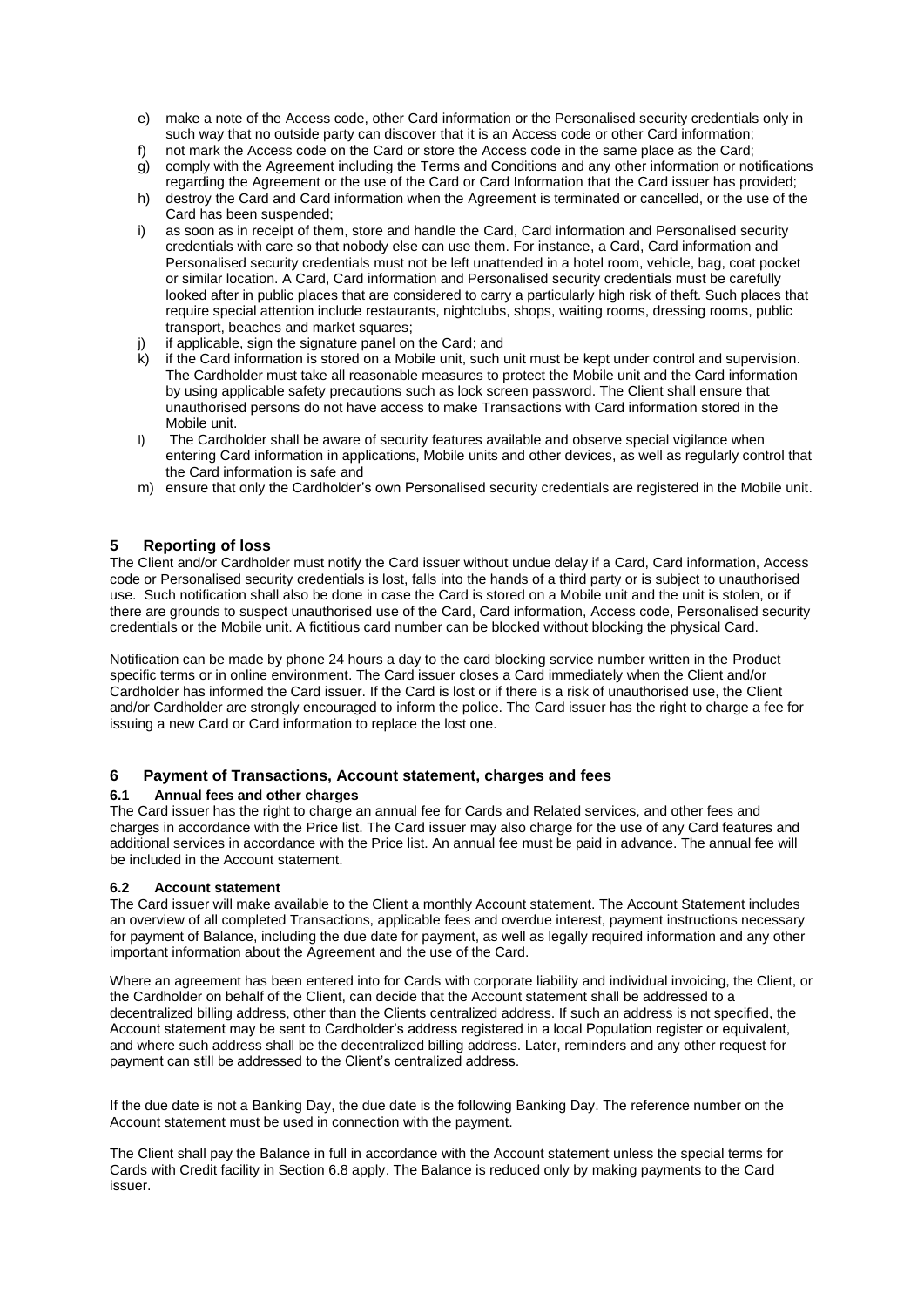If the Client wants to make a remark concerning the Account statement, such remarks must be made as soon as possible, but no later than on the due date in the Account statement.

If the Client has paid more than the Balance, the Client shall, on the Card issuer's request, provide an explanation on the reason for the surplus payment. The Card issuer shall also have the right to return such surplus amount to the Client.

The Card issuer will not make available to the Client an Account statement if the Transactions in total are below a certain amount as specified in the Product specific terms or if no Transaction has been charged to the Card since the last Account Statement has been made available and there is no unpaid Balance, interest or other charges.

## **6.3 Purchases and withdrawals in a foreign currency**

Transactions in another currency than the Agreed currency are converted into the Agreed currency at the exchange rate applied by the Card issuer. The exchange rate consists of an exchange rate which the Card issuer receives from Mastercard, applicable on the date when the Transaction is made, or, the date on which the Transaction reaches the Card issuer, in addition to a currency exchange supplement as specified in the Price list.

The Client shall be liable for any currency risk during the period from when the Transaction is made until the Transaction is received by the Card issuer in case the exchange rate on the date on which the Transaction reaches the Card issuer applies. This shall also apply to Transactions in the Client's country of domicile in a currency other than the Agreed currency.

To facilitate a comparison of different currency exchange charges for EEA currencies within the EEA, the Card issuer daily presents the Card issuer's currency exchange charges in relation to the European Central Bank's reference exchange rates. This information can be found on the Website. The exchange rate for a specific Transaction shall be provided by the Card issuer at the Client's request.

With regard to Transactions in another currency than the Agreed currency, the Cardholder may at the time of payment be given the opportunity to authorise the Transaction in the Agreed currency. In such a situation, the Client shall be aware that the amount authorised in the Agreed currency is the amount that will be charged to the Card, and that the Card issuer has no knowledge of and shall not be liable for the currency conversion that is performed and that the applied exchange rate might not be the same as that which the Card issuer would have applied for the same Transaction.

## **6.4 Cash withdrawals**

Cash withdrawals made with the Card will be subject to a fee in accordance with the Price list. In addition, an ATM operator or other cash withdrawal service provider may charge an additional fee.

## **6.5 Interest-free period**

Purchases and cash withdrawals made with the Card are interest-free until the due date.

## **6.6 Overdue interest and reminder fees**

Overdue interest will be charged on outstanding arrears at the overdue interest rate stated in the Price list, from the due date to the payment date. The Card issuer may also charge reminder fees in accordance with the Price list.

## **6.7 Third party debt collection**

The Card issuer has the right to transfer a due outstanding amount to a third-party debt collection service.

## **6.8 Special terms for Cards with Credit facility**

In addition to the Terms and Conditions, this section applies if the Card has a Credit facility.

The Client may apply for a Credit limit in the Application. The Card issuer shall determine the Credit limit, however, so that the set Credit limit does not exceed the amount suggested by the Client. The Credit limit is confirmed by the Card issuer in accordance with section [18](#page-12-0) (Information exchange and notifications). The Card issuer may, at its discretion, decrease the Credit limit during the term of the Agreement.

In addition to section [6.2](#page-5-0) (Account statement), the monthly Account statement will include the Minimum instalment and the Credit interest. The Client shall at least pay the Minimum instalment and any amount exceeding the Credit limit. The size of the Minimum instalment, in percent and in amount, will be stated on the Account statement. The Client may choose to pay the remaining part of the Balance in full or in part. If the Client chooses not to pay the whole Balance at the due date, Credit interest in accordance with the Price list shall be calculated for the remaining unpaid part.

If payment of the part of the Balance which has fallen due has been delayed, or the Card issuer has other reason to anticipate that the Client will not pay the outstanding amount, the Card issuer shall, unless otherwise specified, have the right to demand that the Client pays the entire outstanding amount in full and any accrued interest and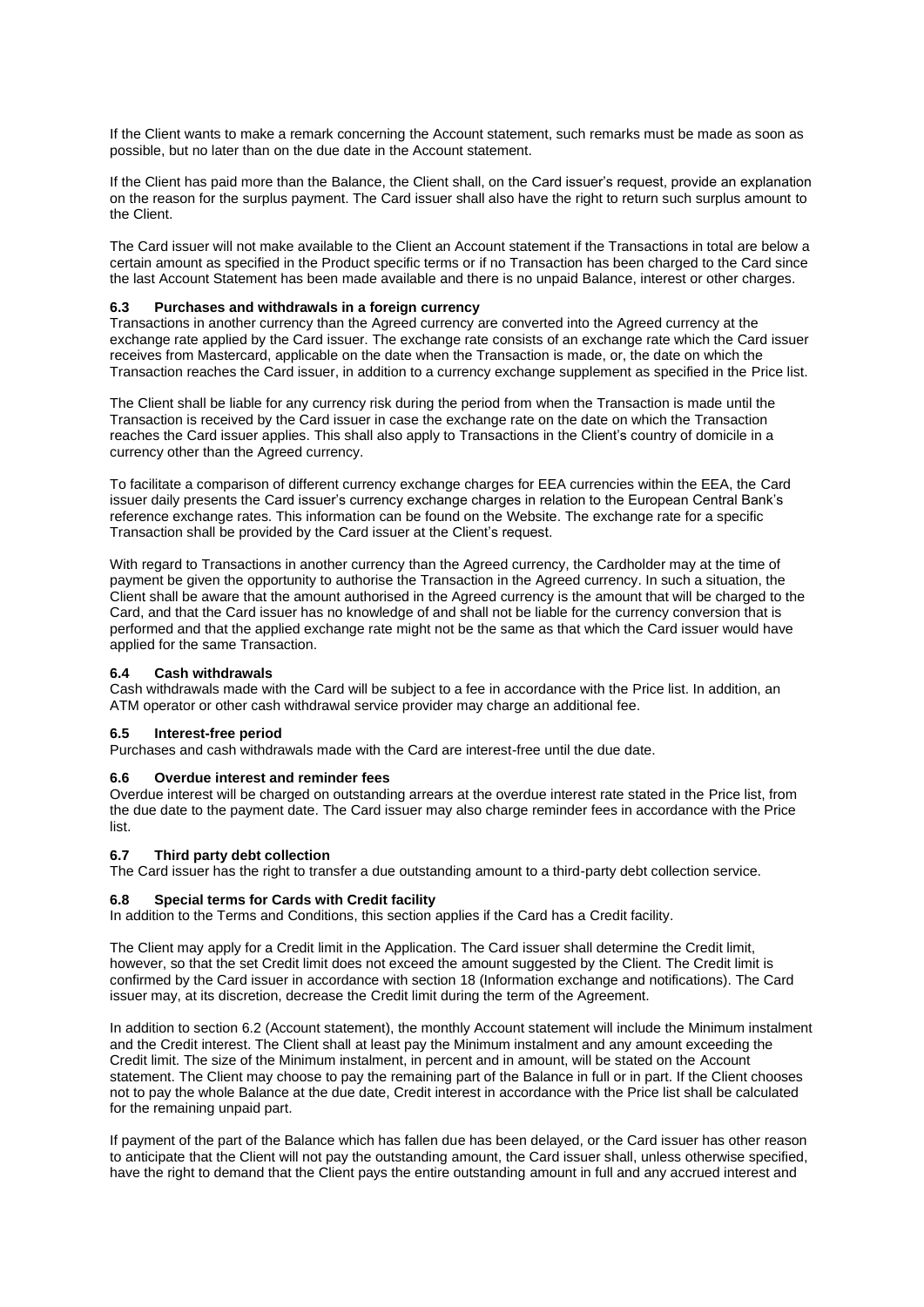other fees within four (4) weeks from the time that the notice of the demand for early repayment was sent to the Client.

If the Credit interest is higher than the overdue interest, the Card issuer is entitled to charge such Credit interest also on outstanding arrears.

# **6.9 Book Now Pay Later (BNPL)**

The Client can apply for a BNPL Service, meaning that airline tickets purchased with the Card will be invoiced at the first invoicing after the departure date if the Card issuer has received information on the departure date. If information on the departure date is not included in the airline ticket transaction information received by the Card issuer, such airline ticket is not covered by the BNPL service and will be invoiced at the first invoicing after the Transaction has been received by the Card issuer.

A BNPL fee is charged per BNPL ticket in accordance with the Price list if:

- a) the Transaction amount equals or exceeds a certain minimum amount, as specified in the Price list;
- b) there is a minimum of 14 days between the purchase date and the departure date; and
- c) the Transaction is suspended for at least one invoicing.

If the departure date is later than 180 days from the purchase date, the airline ticket will always be invoiced at the following invoicing thereafter. The BNPL fee will be charged even if the airline ticket is cancelled or otherwise not used. The BNPL fee is invoiced simultaneously as the corresponding BNPL airline ticket and will be charged to the Card used for the purchase.

In the period from the registration of a BNPL ticket transaction and until invoicing, the Transaction will be registered as "non-billed". If the Card issuer sends "non-billed" Transactions to the Client's Expense management system, such non-billed BNPL tickets and fees will also be included.

A credit transaction for a cancelled BNPL ticket will be credited as a normal credit transaction without delay. The BNPL fee shall not be credited.

# **7 Payment order**

# <span id="page-7-0"></span>**7.1 Transaction approval**

The Cardholder shall approve a Transaction to be charged to the Card:

- a) by signing a sales receipt:
- b) by using the Card together with Personalised security credentials;
- c) by using the Card information for online purchases or in a mobile application;
- d) by using the Card in payment terminals or automated payment devices that do not require an Access code;
- e) by using the Card or Card information in mail or telephone orders without the Access code;
- f) by using the Contactless payment feature on the Card or Mobile unit; or
- g) by using the Card or Card information in e.g. car rental companies or hotels that have the right or according to common practice, without the Cardholder's signature, to charge the Card retroactively with unpaid reasonable e.g. fuel charges, telephone, minibar and/or meal expenses, and other costs, as well as charges for uncancelled hotel bookings.

When a Transaction is initiated and the exact amount is not known at the moment when the Cardholder approves the Transaction, the Card issuer may only block funds on the Card if the Cardholder has given his/her consent to the exact amount of the funds to be blocked.

The Cardholder shall on the Payee's request provide proof of identity. The Cardholder understands and agrees that the Payee shall have the right to refuse a Transaction if the Cardholder refuses to provide proof of identity on request.

The Cardholder may conclude a separate Agreement on Recurring payments with a relevant Payee. The Cardholder shall approve the first payment in accordance with the Terms and Conditions. Thereafter, Recurring payments of a fixed or varying amount will be automatically charged to the Card. The Cardholder shall ensure that the amount charged in the Recurring payment is correct. A Cardholder who wishes to cancel the Recurring payment shall contact the Payee.

## **7.2 The execution of a Payment order**

When the Payee has received a Payment order by the Cardholder, the Payment order is transferred to the Card issuer within the time specified in the agreement between the Payee and its bank or payment processor (acquirer). If the Card issuer receives the Payment order on a day that is not a Banking Day, the Payment order shall be deemed to have been received on the following Banking Day.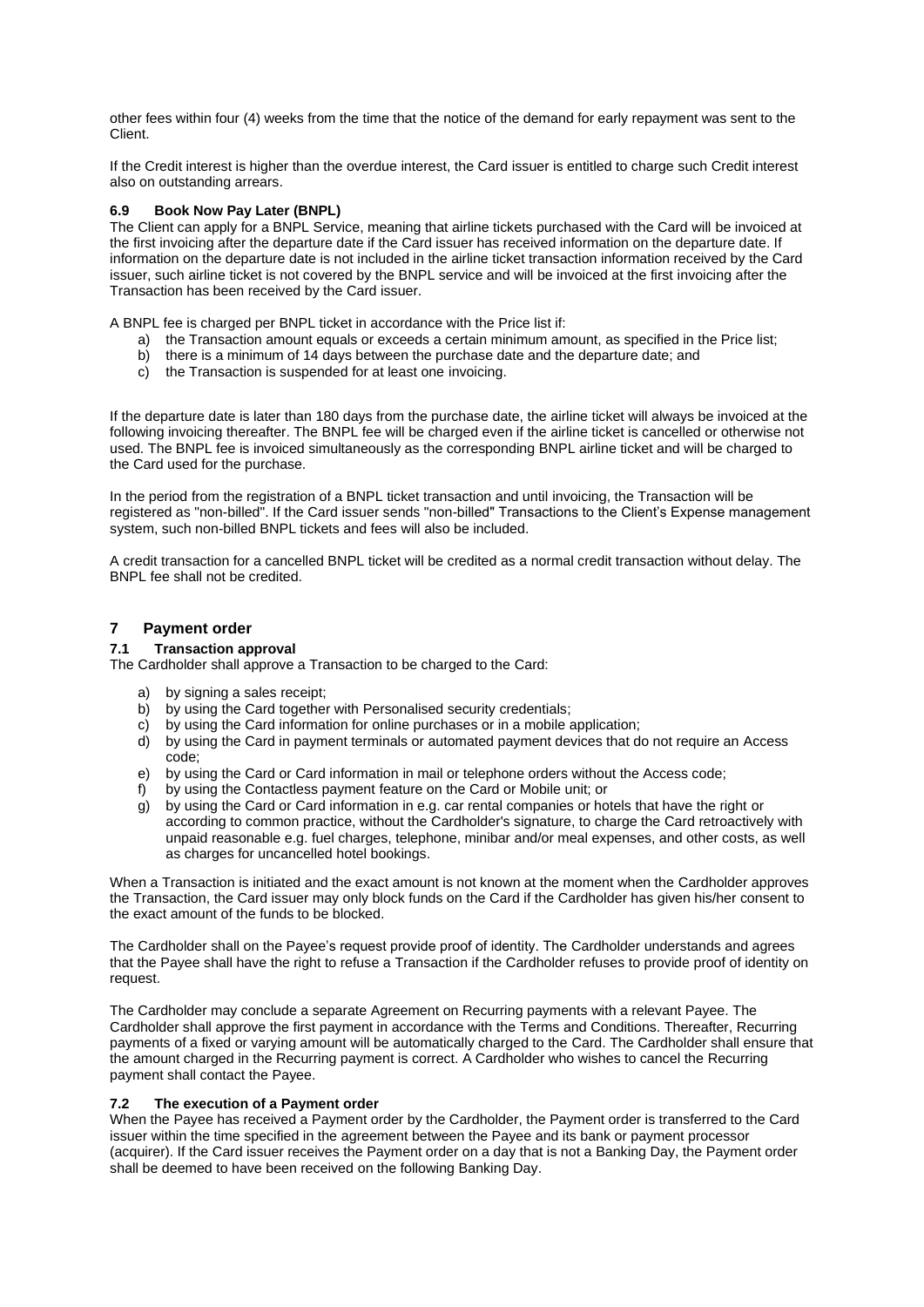When the Card issuer has received a Payment order from the acquirer, the Card issuer shall charge the amount of the Transaction to the Card no later than the Banking Day following the day the Card issuer received the Payment order.

A Payment order cannot be cancelled after the Cardholder has approved the Transaction.

On the request of the Client, the Card issuer must take steps to trace the Transaction and report the results to the Client. The Card issuer has the right to charge the Client for expenses incurred by the tracing of a Transaction.

# **7.3 The Card issuer's right not to execute a Payment order**

The Card issuer has the right to refuse Transactions or to apply certain Transaction specific restrictions on the maximum amount of Transactions, including cash withdrawals or any other equivalents, for reasons related to: a) security, technical problems, and similar matters; or

b) the payment history or the customer behaviour of the Client and/or Cardholder or the duration of the customer relationship.

For security reasons the Card issuer is also entitled to temporarily prohibit or prevent the use of the Card or Card information or to restrict it in accordance with section [13.2](#page-10-0) (The Card issuer's right to suspend the use of a Card).

ATM operators and other third parties may impose their own limits on the maximum amount of cash withdrawals. Money transfers are considered as cash withdrawals and are therefore included in the restrictions set out in this section 7.3. Possible limits on Transactions may vary from time to time and by country.

If the aforementioned limits are exceeded, some Transactions may not be executed. A Cardholder must not attempt to circumvent these limitations, e.g. by dividing the purchase into several Transactions.

# **8 Claims**

Upon noticing an unauthorised, unpaid or incorrect Transaction, the Client shall, without undue delay, however, no later than three (3) months from the debit date, provide the Card issuer with a written Claim.

The Client shall be liable for the entire amount of a Transaction if the Card issuer has not received a written Claim within such time limit.

It is the responsibility of the Client to submit together with the Claim all information and documents that the Card issuer needs to investigate the matter. When applicable, information and documents may include a police report.

# **9 The Card issuer's liability to refund a Client**

If it is established that the Client is not liable for an Unauthorised transaction in accordance with this Agreement, the Card issuer shall immediately refund the amount of such Transaction, unless the Card issuer has reasonable grounds for suspecting intended incorrect notice or other fraudulent procedure and communicates this and the grounds to the Financial Supervisory Authority.

The Card issuer reserves the right to debit the Card again if it is later established that the Client is liable for the amount in whole or part. No interest shall be paid on any monetary amount to be refunded, and no other expenses incurred to the Client shall be compensated for.

If the Transaction has not been executed or has been executed incorrectly, the Card issuer must refund the amount of the Transaction, including any fees and interest, to the Client without undue delay. However, the Card issuer shall not be obliged to refund the amount of the Transaction if the non-execution or erroneous execution of the Transaction is due to the Payee, or if the Client and/or Cardholder has given incorrect Card information.

However, if the Agreement is governed by Norwegian law, the provision of notification to the Financial Supervisory Authority does not apply, nor is it a condition that a case must be submitted to any complaints board or court.

## **10 The Client's responsibility for Unauthorised transactions**

The Client is not responsible for Unauthorised transactions made with the Card after the Client and/or Cardholder has given the Card issuer information in accordance with section 5 (Reporting of loss). However, the Client is responsible for all Unauthorised transactions made with the Card after such information is given if the Client and/or Cardholder has intentionally made a false declaration or otherwise acted fraudulently.

The Client's further responsibility for Unauthorised transactions is determined according to assessments of the Client's and/or Cardholder's negligence as regulated by domestic rules. Depending on which domestic rules the Agreement is governed by, the following provisions shall apply: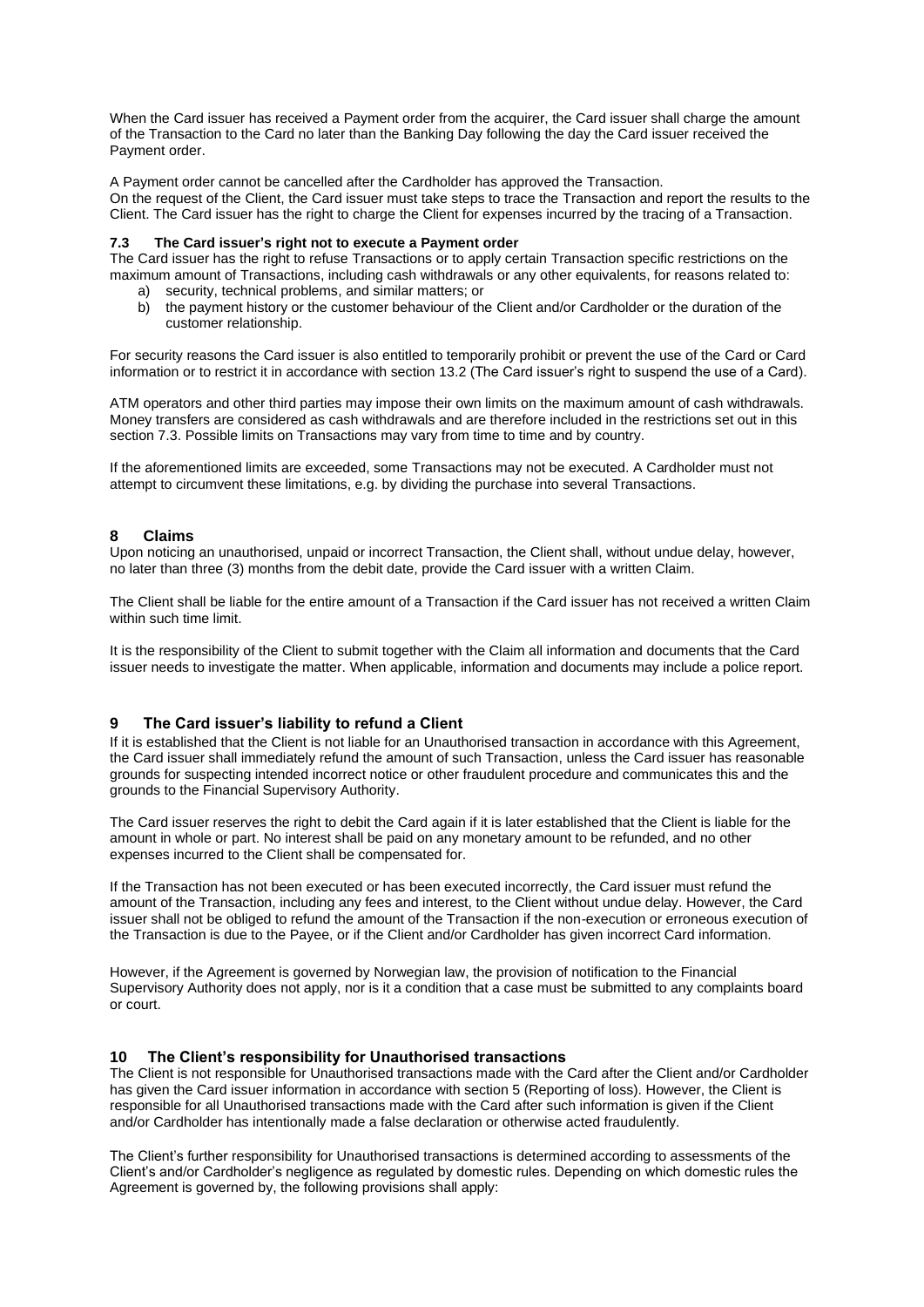#### Finland:

The Client is responsible for all Transactions made with the Card until the Client and/or Cardholder has given the Card issuer information in accordance with section 5 (Reporting of loss).

#### Sweden:

The Client will be liable for up to SEK 400 per Card, if it has been possible to complete the Unauthorised transactions as a result of the Client or Cardholder having failed to protect the Personalised security credentials as stated in section [4.10](#page-4-0) (Handling of the Card and Card information).

The Client is responsible for all Transactions made with the Card if it has been possible to complete the Unauthorised transactions as a result of an obligation in section 4.10 (Handling of the Card and Card information) or section **Error! Reference source not found.**(Reporting of loss) being ignored through gross negligence.

#### Denmark:

Pursuant to the Danish Act on Payments Section 100, subsection 3-5, the following rules on the Cardholder's liability apply:

Unless there is further liability according to this section, the Cardholder will be liable for up to DKK 375 for losses pursuant to other's unauthorised use of the Card, if the Personalised security credentials have been applied and if it has been possible to complete an Unauthorised transaction as a result of the Cardholder having failed to protect the Personalised security credentials as stated in section [4.10](#page-4-0) (Handling of the Card and Card information.

Unless there is further liability according to this section, the Cardholder will be liable for up to DKK 8.000 for losses pursuant to other's unauthorised use of the Card if the Personalised security credentials have been applied and i) it has been possible to complete an Unauthorised transaction as a result of the obligation in section [5](#page-5-1) (Reporting of loss) has been ignored (the Card holder did not inform the Card issuer about the loss of the Card or the Personalised security credentials as soon as the Card holder found out) or ii) the Cardholder has intentionally disclosed the Personalised security credentials to the person who made the unauthorised use, without the matter being covered by the provision on full liability below or iii) the Cardholder gross negligently has enabled the unauthorized use.

The Cardholder is without limitation liable for losses pursuant to other's unauthorised use of the Card if the Personalised security credentials have been applied, and if these have been intentionally disclosed to the person who made the unauthorised use during circumstances where the Cardholder realised or should have realised there was a risk of misuse.

#### Norway:

The Client is responsible for all Transactions made with the Card until the Client and/or Cardholder has given the Card issuer information in accordance with section 5 (Reporting of loss).

The Client will be liable for up to NOK 450 if it has been possible to complete an Unauthorised transaction as a result of the Client or Cardholder having failed to protect the Personalised security credentials as stated in section [4.10](#page-4-0) (Handling of the Card and the Card information).

The Client will be liable for up to NOK 12.000 if it has been possible to complete an Unauthorised transaction as a result of an obligation or obligations in sections 5 and 8 cf. Norwegian Financial Contract Act not being fulfilled by the Client or Cardholder through gross negligence.

The Client is responsible for all Transactions made with the Card if it has been possible to complete an Unauthorised transaction as a result of the Client or Cardholder intentionally failed to fulfil their obligations or by acting fraudulently.

## **11 Protection in the event of card misuse**

If the Client has selected individual invoicing, the Card issuer can in certain circumstances compensate the Client for expenses that arise if the Cardholder misuses the Card. For products outside the Nordic market the Card issuer can in certain circumstances compensate the Client for expenses that arise if the Cardholder misuses the Card independently of invoicing format. Compensation amounts are stated in the Price list.

Card misuse refers to Transactions that arise as a result of the Cardholder acting fraudulently in respect of the Client, by which the Cardholder has intentionally obtained inappropriate financial gain, either personally or on behalf of another individual or company and has not settled this with the Client. The card misuse must not have benefited the Client, either directly or indirectly.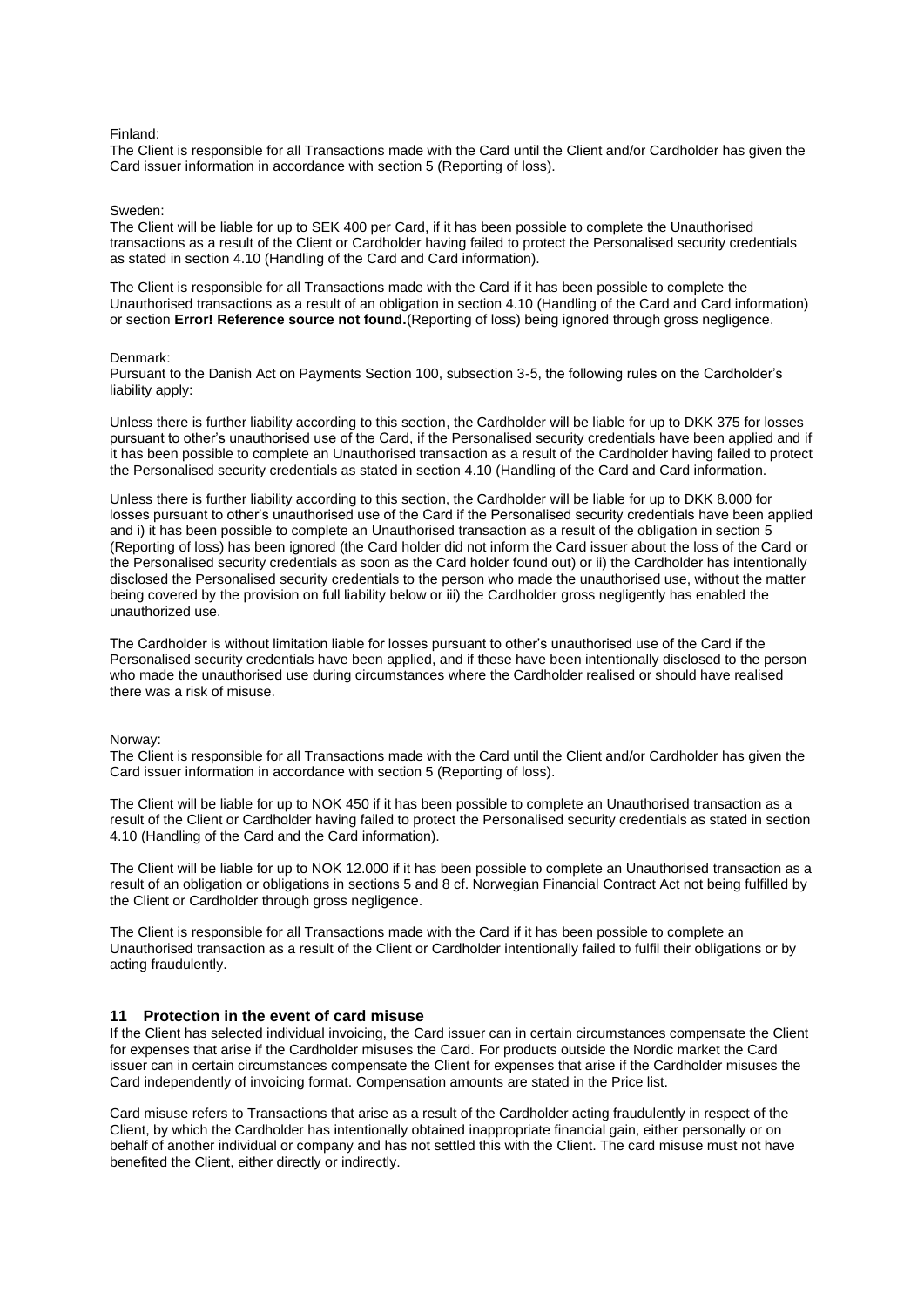Protection in the event of card misuse also applies if the Cardholder is a chief executive officer or board member with the Client, provided that he/she does not have more than 5 % direct or indirect ownership of the Client. The Client is liable for the entire sum if the Client does not inform the Card issuer without undue delay after becoming aware of the card misuse. The same applies if the Card issuer has informed the Client of the Transaction and the Client does not notify the Card issuer within 75 days after the due date of the Account statement. The Client shall initially seek to obtain payment from the Cardholder via all available means before making a Claim for compensation from the Card issuer. Any compensation that the Client receives from the Cardholder after the Card issuer has paid out compensation to the Client must promptly be transferred to the Card issuer.

# **12 Limitation of the Card issuer's liability**

The Card issuer is not responsible for damage or defects in goods or services purchased from a Payee with the Card. A Payee delivering goods or services charged to a Card shall be liable for any damage, defects, nonperformance in the goods or services in accordance with applicable legislation. Any complaints related to the goods and services delivered by the Payee must be directed to the Payee. The Card issuer is not responsible for damage caused by the bankruptcy of the Payee (including e.g. the bankruptcy of an airline or travel agency).

The Card issuer shall not be responsible for the operations of third parties and does thus not guarantee the uninterrupted operation of ATMs, payment terminals or Mastercard Identity Check. The Client and/or Cardholder must therefore be prepared for interruptions in operation, disruptions in telecommunications and downtime of ATMs and payment terminals.

The Card issuer is in no way responsible for any indirect or consequential damage, including loss of income, disruption of other contractual relationships or inability to use a Card as desired.

The Card issuer is not responsible for damage caused by the improper use of the Card or use of the Card contrary to the instructions of the Card issuer.

# **13 Closing or suspending the use of a Card or Eurocard Portal**

## **13.1 Closing a Card**

The Client can close a Card by contacting the Card issuer or through online tools offered to the Client or the Cardholder.

## <span id="page-10-0"></span>**13.2 The Card issuer's right to suspend the use of a Card and/or Related services**

The Card issuer has the right to suspend the use of a Card and/or Related services if: a) the Agreement is violated;

- b) the security of the Card and/or Related service has been compromised, e.g. for technical reasons;
- c) it is suspected that the Card and/or Related service has been used or will be used in a forbidden or
- fraudulent manner;
- d) the Client and/or Cardholder has given the Card issuer false or misleading information or has omitted to provide information or update old information in accordance with section [0](#page-12-1) (Know your customer procedures); or
- e) there is an increased risk that the Client will be unable to fulfill its payment obligations.

Circumstances covered by (e) may include for instance that:

- i. the Client is repeatedly unable to pay the debt in full or on time, or is the subject of recovery proceedings;
- ii. bankruptcy or other insolvency proceedings have been instigated against the Client;<br>iii. the Agreement has been terminated or cancelled.
- the Agreement has been terminated or cancelled.

The Card issuer must notify the Client and/or Cardholder that use of the Card has been prevented and of the reasons for this. Whenever possible, the Card issuer must notify the Client and/or Cardholder in advance, and in any case as soon as possible, that use of the Card will be prevented, unless such notification compromises the reliability or security of the payment service or is otherwise prohibited by law.

# **13.3 The Card issuer's right to block and update Eurocard Portal**

The Card issuer has the right to block and update Eurocard Portal. Where appropriate, the Card issuer shall inform the Client that Eurocard Portal has been blocked and of the reasons for this. The Card issuer also reserves the right to update and modify Eurocard Portal on an on-going basis. The Client shall be given advance notice in the event of major changes. Minor changes and updates will be implemented without special notification.

# **14 Conditions for use of Eurocard Portal**

# **14.1 Appointment of Administrators**

The Client shall appoint at least one Super administrator and ensure that there is always at least one Super administrator appointed. The Client shall provide information including the name, national identification number,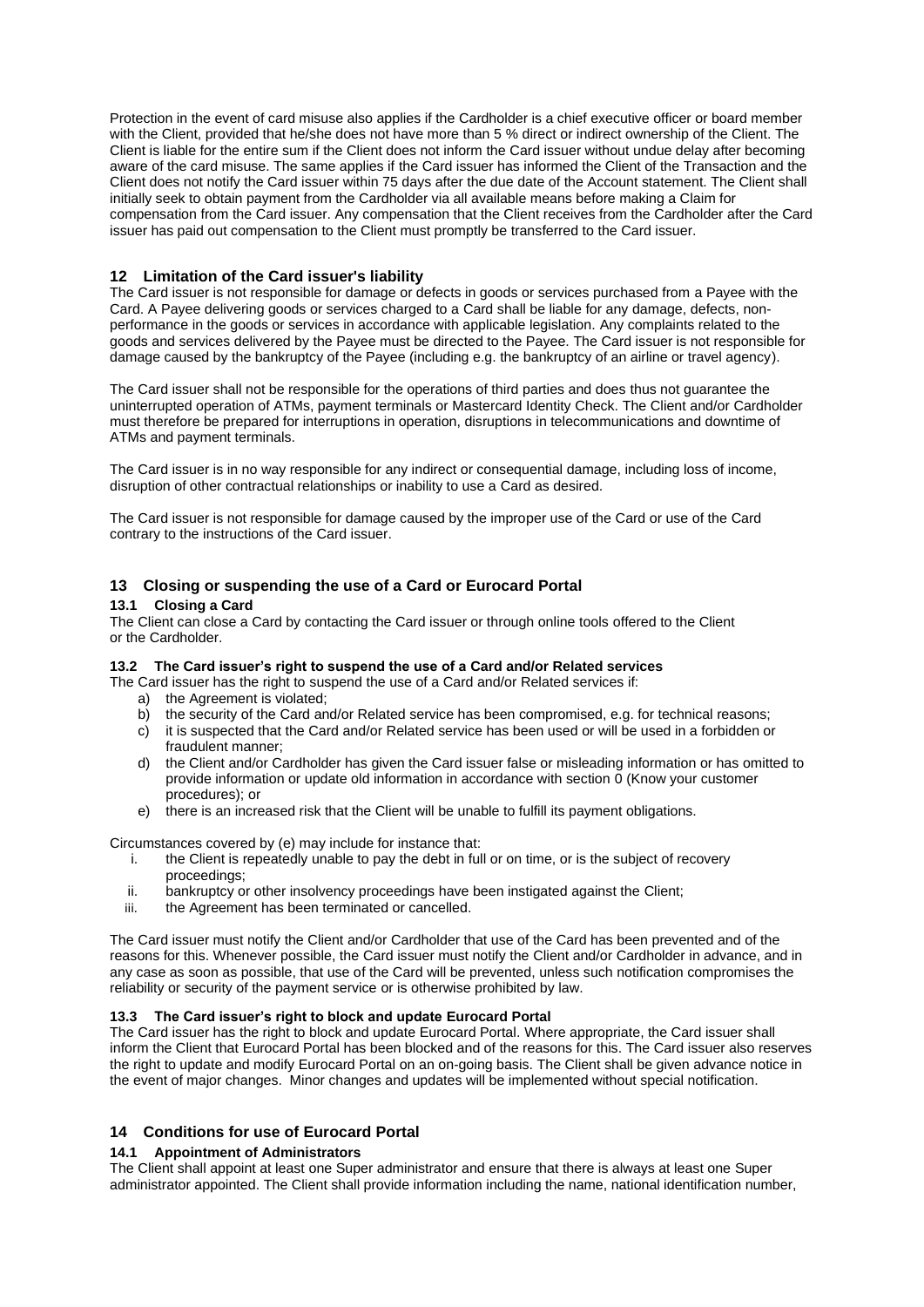ID-copy, e-mail address, mobile phone number of the appointed Super administrator or other requested information according to the Application. The Client can also appoint one or more Administrator(s).

The Clients' appointment of a Super administrator is not limited to actions within the Eurocard Portal online tool but covers also the Application and administration of the same Cards and Accounts in general, e.g. by using paper Applications.

The Client shall ensure that information regarding Super administrators and Administrators is updated if Administrators leave their position or if they for other reasons shall no longer have access to Eurocard Portal. Super administrators have the right to appoint new Administrators and update and delete Administrators' access rights. A Super administrator is not allowed to appoint new Super administrators.

If the Client wishes to change Super administrator, the Client must notify the Card issuer in accordance with section [18](#page-12-0) (Information exchange and notifications) and submit information of the appointed Super administrator.

# **14.2 Handling of the Eurocard Portal**

The Client shall ensure that the Administrators shall:

- not disclose Card and Account information or Login credentials to unauthorised persons;
- destroy any previously received Login Credentials upon receiving new Login Credentials;
- comply with the provisions concerning the use of Eurocard Portal in accordance with the Terms and conditions;
- upon misuse or attempted intrusion from outside parties assist the Card issuer in any investigation to gather information as to how such an event was possible; and
- not use Eurocard Portal in contravention of applicable legislation.

For security reasons, Administrators have a limited ability to choose the address to which a Card and PIN code shall be sent. The Card issuer may, for security purposes, restrict actions performed in Eurocard Portal, e.g. how many Cards an Administrator may order through Eurocard Portal during a certain period.

## <span id="page-11-0"></span>**15 Related services**

#### <span id="page-11-1"></span>**15.1 Optional modules (Eurocard Portal)**

The Client can apply for optional features to be used within the Eurocard Portal. The Client can e.g. apply for the Statistic module or the Flexible limitation module that allow the Client to limit its Cards and Accounts based on amount, geography, or a Payee category.

The Card issuer cannot be held responsible in case of any incorrect category codes, which can affect limitation and or the statistics negatively. The Client is liable for Transactions carried out at a Payee belonging to a business that, in terms of its industry category, is excluded by the Client's limitations. If the selected limitation does not work for reasons beyond the Card issuer's control, the Client is still liable for the Transactions in accordance with applicable legislation and the Terms and conditions.

#### **15.2 Smart receipts**

The Client can apply for the Smart receipt service which gives the Client access to direct receipts from Payees supporting the service, and give the Cardholders the option of connecting a picture receipt to a transaction using the App. The Card issuer subsequently transfers the generated receipts together with the transaction data to the Client or its Expense management system provider-, accounting- or other system provider.

## **15.3 System Integration**

The Client may apply for a System Integration service, meaning that the Card issuer transfers Transaction data and, if applicable, Digital receipts to the Client or its Expense management system.

The Card issuer accepts no responsibility for the availability, or the accuracy of information provided by the Payee. The Card issuer cannot transfer any other receipt information than what has been reported to the Card issuer, either directly by the Payee or by the Cardholder via the App.

The Card issuer transfers the data to the Client or to the Client's designated Expense management system by using a communications solution agreed on between the parties. The Card issuer's obligations under this Agreement only cover the transfer of the data and the Card issuer accepts no responsibility for the Client's or the Client's provider's processing of the information.

The Card issuer is not liable for the content of the data or the content of the Digital receipts. The Card issuer is not liable for the suitability of Transaction information and/or the Digital receipts as documentation for accounting and reporting purposes.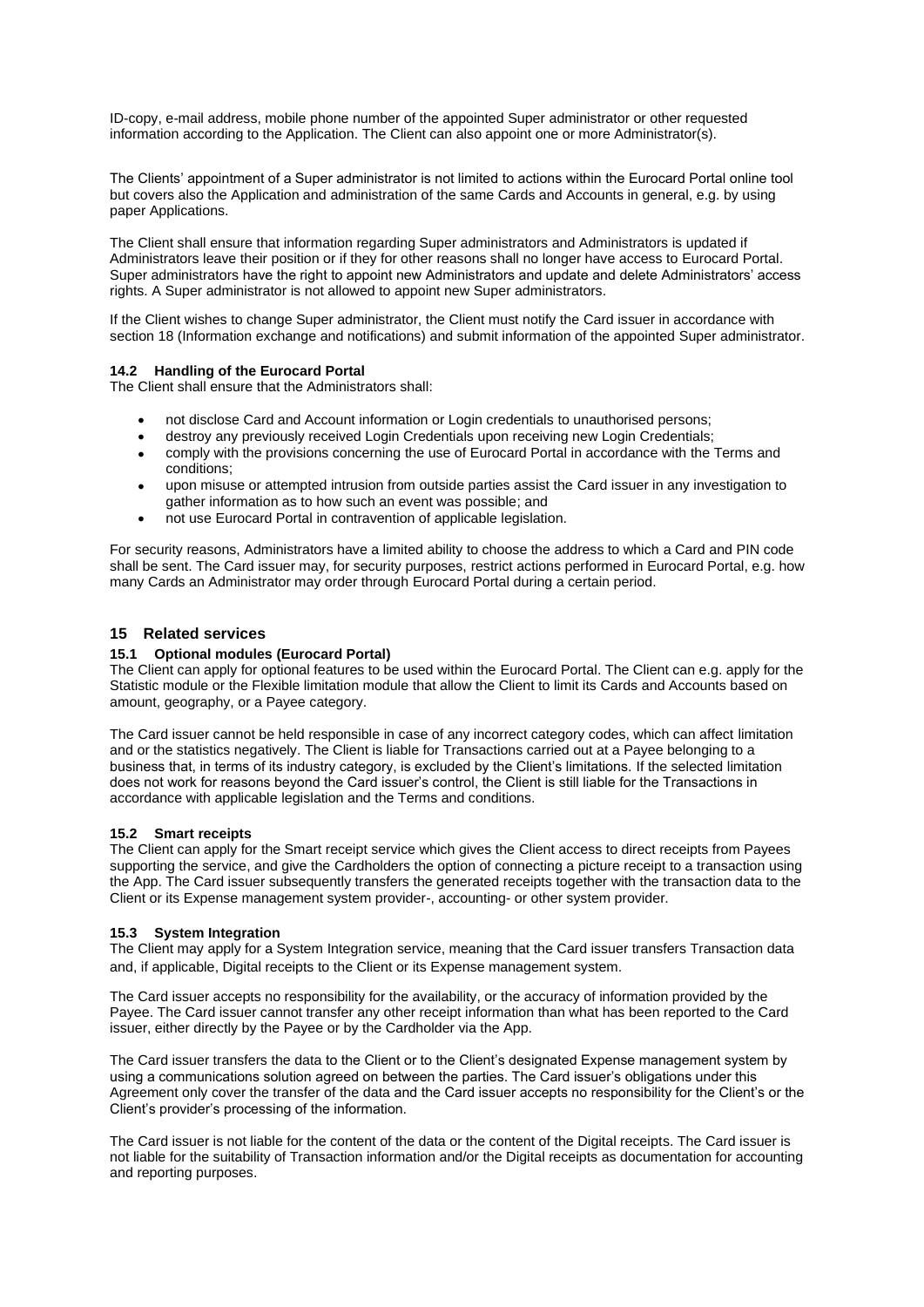# **15.4 Electronic Invoicing**

Clients may apply for electronic invoicing on their Cards and Accounts. The Card issuer offers invoicing in most branch standard formats for electronic invoices in the B2B market.

## **15.5 Expense management solutions**

The Client may apply for Expense management solutions that enable the Client and the Cardholders to handle expenses digitally. The Expense management solutions consist of functions in the App and a web-based administration tool for the specified administrators.

In the App the Client can report expenses by scanning or uploading receipts directly after a purchase. The reported expenses are sent to the web-based tool, where the Administrators can view and export them.

## **16 Intellectual property rights**

Cards and the Related services are the property of the Card issuer, and intellectual property and other rights in related software and materials belong to the Card issuer or a third party that the Card issuer has an agreement with.

## <span id="page-12-1"></span>**17 Know your customer procedures**

The Card issuer is pursuant to applicable law obligated to identify the representatives and Beneficial owners of the Client. Therefore, the Client must at the request of the Card issuer provide information regarding, e.g. documentation of purpose and nature, the Client's Beneficial owners and sources of funds.

In addition, the Card issuer is obliged to collect and control the Client's and the Cardholders' personal data, i.a. against sanctions lists. At the time of Application and while the Agreement is in force, the Client and the Cardholders are obliged to provide the Card issuer with required documentation, so that the Card issuer can update systems and ensure ongoing control against i.a. sanction lists and PEP lists.

The Client shall also keep the Card issuer informed of any changes in the provided information. Failure to provide such information shall be deemed a reason to terminate the Agreement in accordance with section [20](#page-13-0) (Duration, termination and cancellation of the Agreement).

## <span id="page-12-0"></span>**18 Information exchange and notifications**

The Card issuer may send information and messages, including Account statement and reminders, to the Client electronically or by mail. Information and messages sent to the Super administrator via the Eurocard Portal shall be deemed to have reached the Client.

The Client and/or Cardholder must immediately notify the Card issuer of a change in name, personal identity number and contact information. Costs arising from a failure to notify changes will be charged to the Client.

Exchange of information between the Client and/or Cardholder and the Card issuer will be conducted in English, or local language in a secure manner.

In the event of suspected or actual fraud or security threats, the Card issuer will contact the Cardholder and/or Client electronically or via another secure procedure. The Cardholder and/or the Client will be asked to verify his/her identity for security purposes. The Card issuer never requests the Cardholder and/or the Client to provide Access codes. General information on security and incidents related to Cards can be found on the Website or provided by the Card issuer.

## **19 Amendments to the Agreement, fees and features**

The Card issuer has the right to amend the Agreement, including the Terms and Conditions and the Price list, and to introduce new fees. Such amendments shall take effect not earlier than one (1) month after the date on which the Client has received notice of such amendments.

New fees can be introduced based on the same principles as for increases and as so-called behaviour-regulating fees.

An amendment beneficial to the Client can be implemented immediately without notice.

If special conditions apply, because the Card has been issued as part of a third party agreement between the Card Issuer and a third party, e.g. a company or an association, standard prices, interest rates and fees, according to the Price list shall apply upon termination of the third party agreement and if the Card holder is no longer covered by the third party agreement.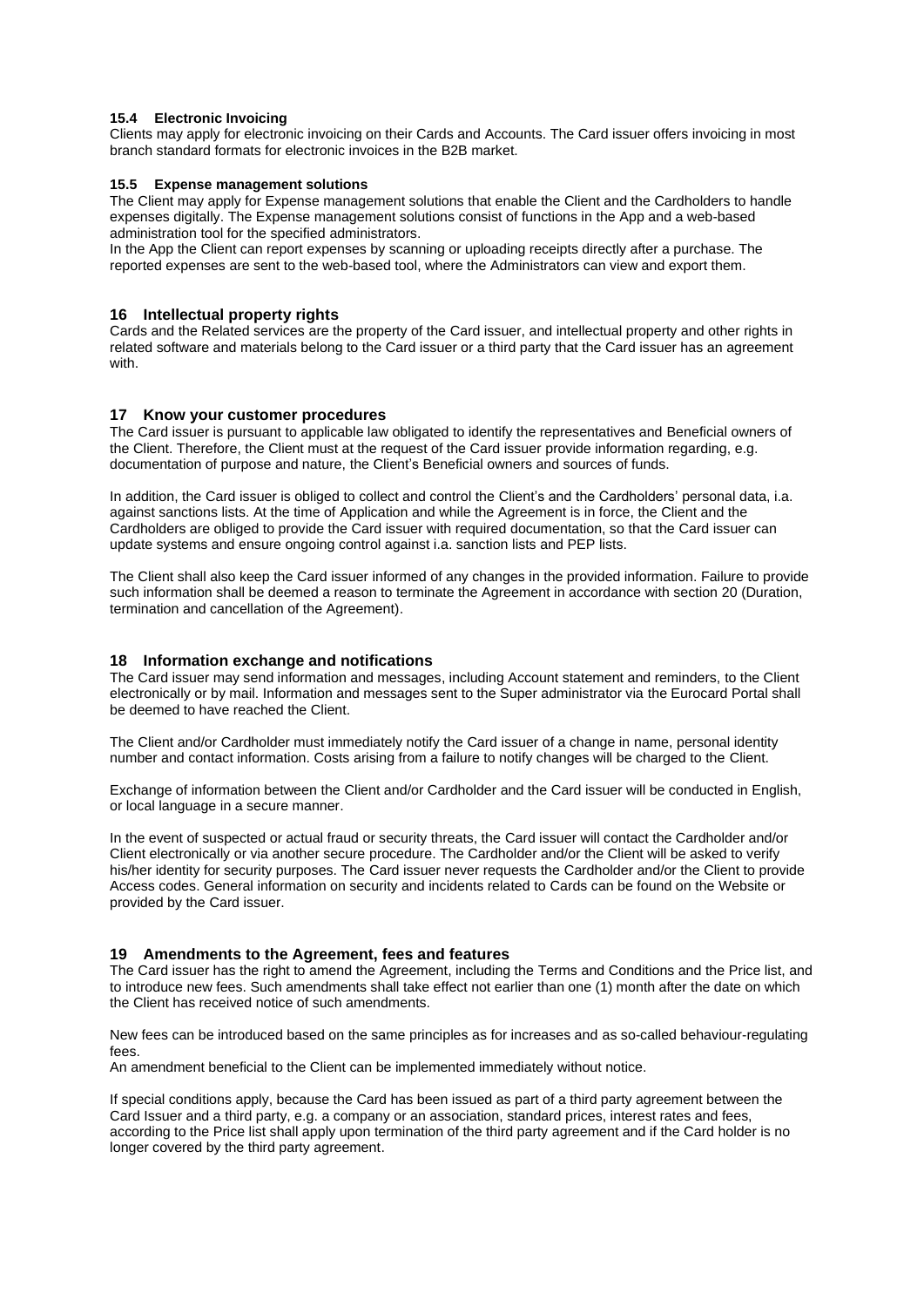Amendments will be notified to the Client in accordance with section [18](#page-12-0) (Information exchange and notifications). The Card issuer has the right to refer to customer service or Website as a source from which the Client can find complete information on amendments to the Terms and conditions, Price list and fees.

The Agreement will continue in force as amended, unless the Client notifies the Card issuer in writing that it wishes to terminate the Agreement in accordance with section [20](#page-13-0) (Duration, termination and cancellation of the Agreement).

The Card issuer shall have the right to amend and develop the features and additional services of the Card and Related services. The Client understands and agrees that services, features, places of use and similar matters may be expanded, reduced, or otherwise changed during the Agreement period.

The Client shall inform the Cardholders of any amendments.

If the Agreement is governed by Danish law, the following shall apply: The Card issuer may increase the prices and fees provided that:

- market-related circumstances, including e.g. competitive conditions in Denmark and/or abroad, give cause for a change in prices or fees.
- for commercial reasons, the Card issuer has a desire to change its general fee and pricing structures. This may e.g. be for reasons of earnings or for the purpose of exploiting Card issuer's resources or capacity in more expedient ways.

The Card issuer may also increase prices and fees due to increased funding-costs (financing costs), increased expenses for security measures, increased insurance premiums on card insurances, increased expenses for processing of card transactions, increased costs for currency handling, increased IT costs, increased salary costs, increased expenses for new payment technology, increased expenses for distribution, e.g. to e-Boks as well as new or increased requirements from public authorities or increased postage expenses. Finally, all fees may be increased due to new or changed taxes or changes in legislation, including government and court decisions that result in increased expenses or reduced revenue.

# <span id="page-13-0"></span>**20 Duration, termination and cancellation of the Agreement**

# **20.1 Duration and termination of the Agreement**

The Agreement is valid until further notice. Each party has the right to terminate the Agreement with one (1) month's notice by delivering a written notice of termination.

Unless otherwise agreed, upon termination of the Agreement, all Cards and Related services issued to the Client are simultaneously terminated. Each party also has the right to terminate the Agreement only in part, in relation e.g. to a specific Card.

If a Card has not been used for 24 consecutive months, the Card issuer has the right to close the Card and terminate the Agreement in relation to a specific Cardholder without notifying the Client.

The Card issuer may at its discretion and against a separate fee grant the Client extended access to Eurocard Portal after the termination of the Agreement in order to reconcile invoices and transactions.

# **20.2 Cancellation of the Agreement**

The Card issuer has the right to cancel the Agreement immediately, in whole or in relation to a specific Card or Related service, if:

- a) the Client has received a public payment default entry;
- b) proceedings for bankruptcy or other debt collection procedures have been initiated against the Client;
- c) the Cardholder dies;
- d) the Client and/or Cardholder has given the Card issuer false or misleading information or has omitted to provide information or update old information in accordance with section [0](#page-12-1) (Know your customer procedures);
- e) the Client has substantially failed to provide the Card issuer with information that enables the Card issuer to perform an ongoing assessment of the Client's creditworthiness; or if the Card issuer assesses that such information reveals an increased credit risk;
- f) the Client is in material breach of the Agreement:
- g) the Cardholder's employment with the Client has ended;
- h) so required by applicable laws, authorities' decisions, Mastercard network regulations or according to the Card issuer's group policies;
- i) the Card is blocked due to breach of the General terms in accordance with section [13.2](#page-10-0)**Error! Reference source not found.** (The Card issuer's right to suspend the use of a Card).
- j) the Card issuer cannot fully understand the Client's or the Card holder's use of the Card or other Related services; or
- k) there are other weighty reasons for cancelling the Agreement.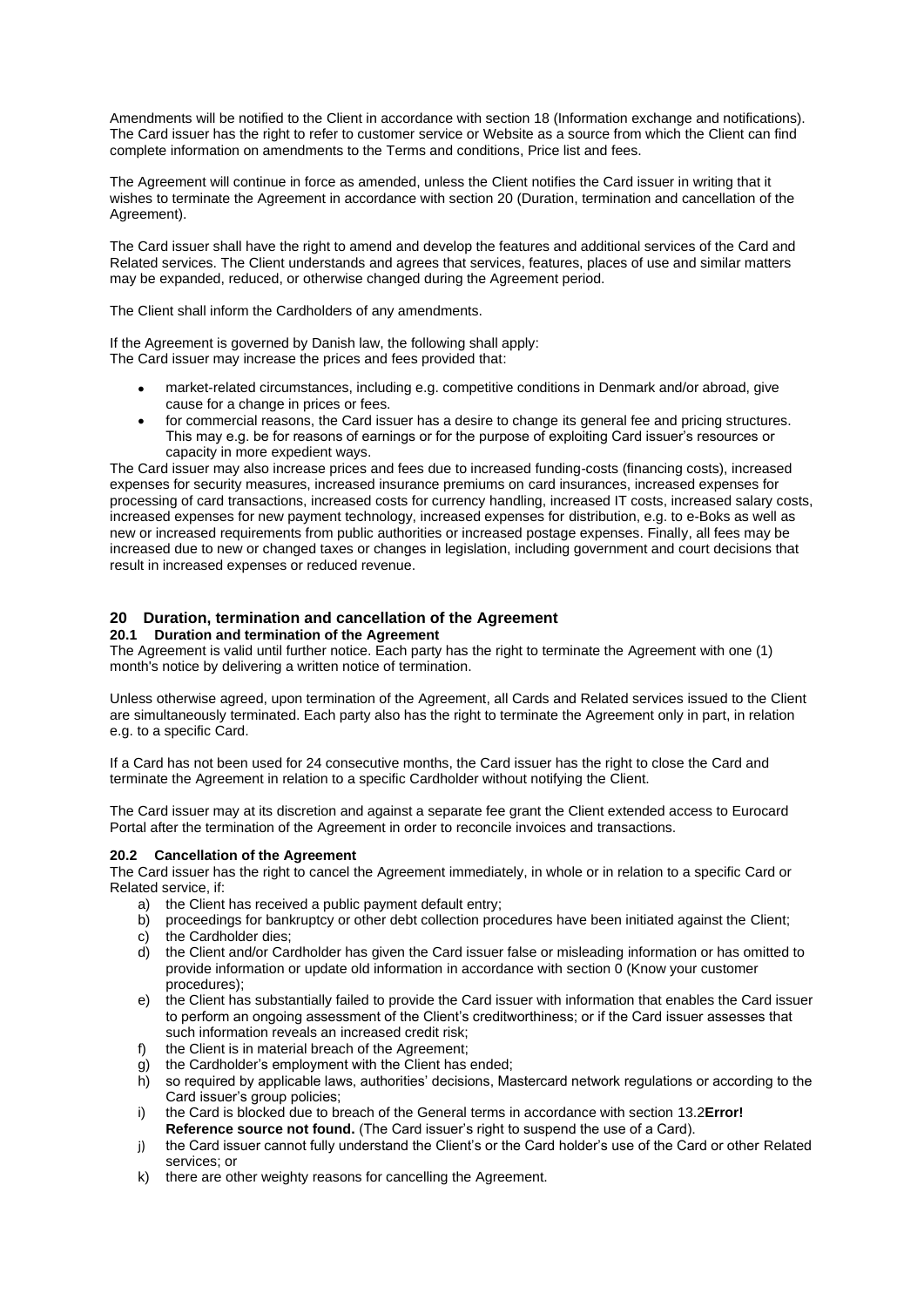These might also affect any business relationship with other SEB Group companies.

#### **20.3 Effect of termination or cancellation of the Agreement**

The right to use the Card or Related service expires when the Agreement is terminated or cancelled. The Client must inform the Cardholder(s) of the termination or cancellation of the Agreement. The Client and/or Cardholder must destroy the Card(s) immediately. In addition, relevant Login credentials, Personalised security credentials, Access codes and Card information shall be destroyed.

The Client shall pay the entire outstanding Balance in full and any interest and other fees upon termination or cancellation of the Agreement.

The Client shall pay any outstanding amount related to Transactions made prior to the termination or cancellation of the Agreement that accumulate on the Card during the termination period of the Agreement or thereafter.

Already paid annual fees are not refunded if the Agreement is terminated or cancelled.

# **21 Transfer of rights**

The Card issuer shall have the right to transfer any outstanding amount, as well as its other rights and obligations based on this Agreement, in whole or in part, including the right of further transfer, to another card issuing company which belongs to the same group as the Card issuer.

The Client does not have the right to assign the rights and obligations of this Agreement to a third party.

# **22 Data**

#### **22.1 Use of credit information**

Credit information may be obtained from external providers in connection with the initial assessment of the Application and during the term of the Agreement

#### **22.2 Collection and processing of personal data**

The Card issuer collects and processes personal data in accordance with applicable law. Collection and processing of personal data is necessary to fulfil the Agreement. Information about the data subject's rights and a more detailed description on how the Card issuer collects, processes and transfers personal data and information about automated decisions, profiling and marketing can be found on the Website. The Client is the controller of processing of personal data related to its employees up until such data is received by the Card issuer. The Card issuer is the controller in respect of processing of personal data performed for the following overall purposes:

- a) providing the services under this Agreement;
- b) compliance with regulatory requirements (such as know your customer and anti-money laundry legislation);
- c) enforcement of rights that the Card issuer may have towards the individual Cardholder; and
- d) direct marketing purposes and to provide product related information aimed to the Client and/or Cardholder.

The Client shall take all measures necessary to inform the Cardholders before personal data processing activities are performed by the Card issuer and shall ensure that all Cardholders are aware of the content of this section and of the information regarding personal data on the Website and shall also ensure that all Cardholders receive any notifications that the Card issuer may provide from time to time.

## **23 Force majeure**

Liability described in the Agreement does not exist if the party responsible is able to prove that the fulfilment of its obligations was prevented by unusual or unexpected reasons, which it had no control over and the consequences of which it could not have avoided despite all due diligence. Each party shall be obliged to without delay notify the other party of the existence of a force majeure, and of the cessation of the force majeure. If force majeure affects the Card issuer, the Card issuer may declare the existence of force majeure on the Website.

## **24 Other Claims**

A Client who is not satisfied with any service provided or any decision made by the Card issuer may contact the Card issuer and submit their own reasoned views as presented on the Website.

# **25 Supervisory Authority**

SEB Kort Bank AB is licensed to provide financial services and is subject to supervision by the Swedish Financial